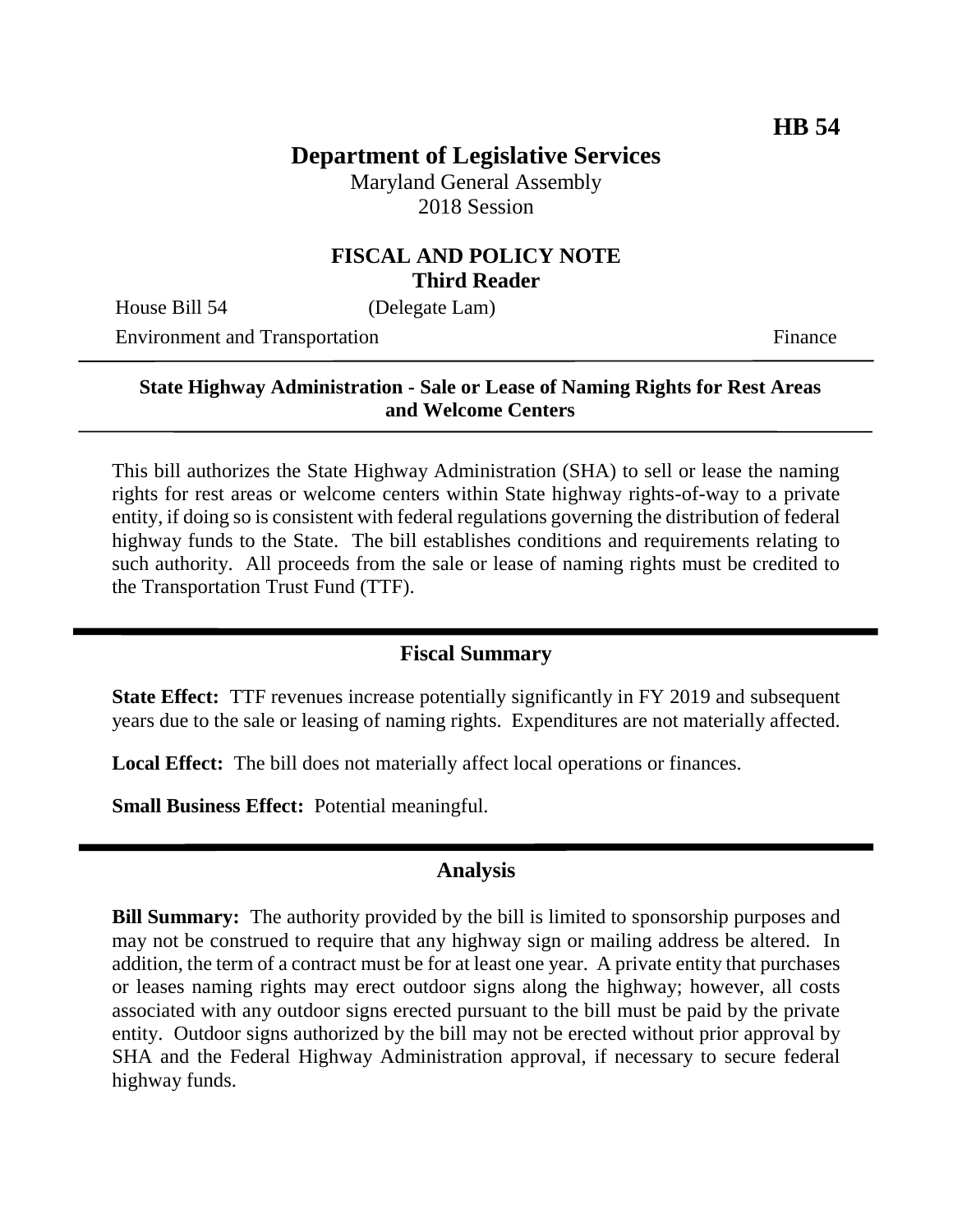The bill establishes numerous other conditions relating to the signs erected pursuant to the bill. Among other things, a sign may not detract from the safety of the traveling public, must be aesthetically appropriate, must conform to SHA's design and placement guidelines, and may not include a name or logo that is profane, sexually explicit, or offensive.

**Current Law:** SHA may name or rename any State highway.

Subject to specified exceptions, a person may not erect or maintain any outdoor sign outside the limits of any municipal corporation and within 500 feet of a State highway unless the person has a permit issued by SHA for that sign. In addition, there are more stringent requirements for signs placed along or near any federal aid primary highway. A State highway's right-of-way is at least 40 feet wide. Any person who removes, damages, or defaces any SHA sign, signal, or marker is guilty of a misdemeanor and subject to a fine of up to \$100.

In accordance with federal regulations, a highway right-of-way must be devoted exclusively to public highway purposes, and state highway departments must keep the right-of-way free of all public and private installations, facilities, or encroachments, except (1) if a state highway administrator finds it is in the public interest and will not impair the highway or interfere with the free and safe flow of traffic; (2) a state highway administrator approves it as constituting a part of a highway or as necessary for its operation, use, or maintenance; or (3) if it is an informational site established and maintained in accordance with specified federal regulations.

**Background:** SHA is responsible for more than 5,200 miles or approximately 16,800 lane miles of road, 2,500 bridges, 3,500 small stream crossing structures, and 80 miles of sound barriers. It also has responsibility for planning, designing, constructing, and maintaining these roads and bridges to safety and performance standards while considering sociological, ecological, and economic concerns.

Numerous federal and State requirements impact how and where outdoor advertising occurs along highways. In addition, many local zoning and sign ordinances dictate the size, illumination, and location of signs. Some local jurisdictions prohibit new off-premise outdoor advertising signs altogether. When SHA does issue permits, the requirements vary depending on whether the sign is for a business located on the property on which the sign will be placed (on-premise) or for businesses located elsewhere (off-premise). SHA sign permit fees range from \$10 to \$35 per advertising face, and outdoor advertising license fees range from \$50 to \$750 depending on the number of structures. Permits and licenses must be renewed annually.